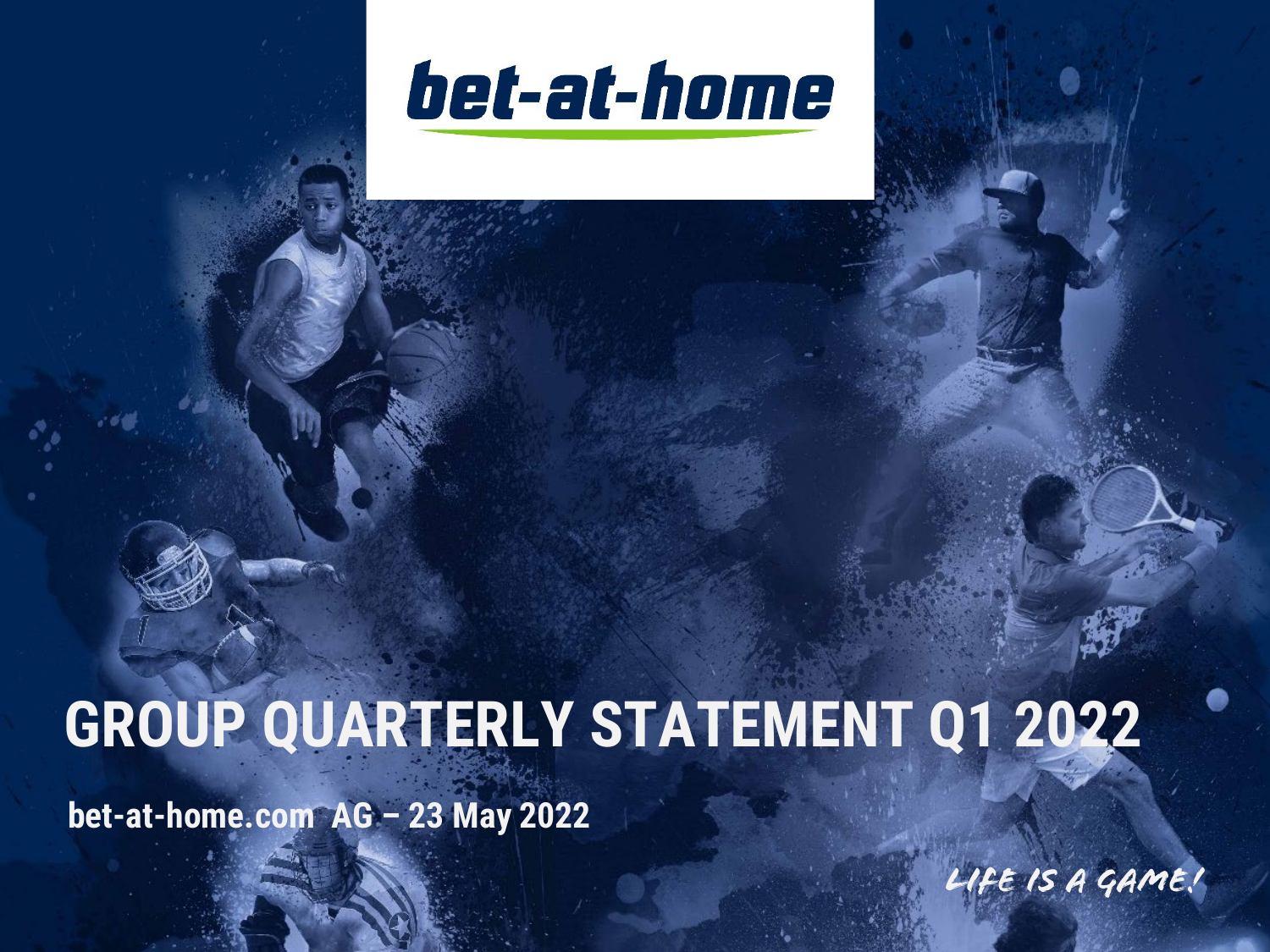## **REPORT BY THE MANAGEMENT BOARD**



#### **Dear ladies and gentlemen, dear shareholders,**

following the challenges of the past fiscal year 2021, the bet-at-home.com AG Group has made a successful start to the new year thanks to the measures and initiatives taken to date. Gross betting and gaming revenue in the first three months of the current financial year amounts to EUR 14.0 million and is thus within expectations for the full year 2022. Our brand is excellently positioned in attractive core markets with high purchasing power. In Germany in particular, we expect the relevant authorities to take rigorous action against unlicensed providers in the foreseeable future. In addition to strengthening our market position in this important core market for bet-at-home, we submitted the application for a national license for online sports betting and online gaming in the Netherlands as planned at the end of March 2022. We expect a future granting of licenses in the Netherlands and other markets to provide us with further legal certainty in licensed markets, especially as national licenses will continue to gain importance in EU member states. Cash and cash equivalents within the bet-at-home.com AG Group totaled EUR 42.1 million as of March 31, 2022, thus remaining at the year-end 2021 level of EUR 42.0 million. Group equity as of March 31, 2022 totals EUR 14.3 million.

Despite all the challenges of the past financial year, I am optimistic about the future and am convinced that bet-at-home is on the right track with the measures and initiatives it has taken. Since my appointment to the Management Board at the end of February 2022, I have been convinced on a daily basis by the broad expertise in the individual specialist areas and am therefore confident that I will be able to leverage high potential at product level in the future. Once again, I would like to thank all those who have helped bet-at-home make this forward-looking start to the 2022 financial year, first and foremost our employees. I would also like to thank our shareholders for the trust they have placed in us.

#### **Marco Falchetto**

**CEO**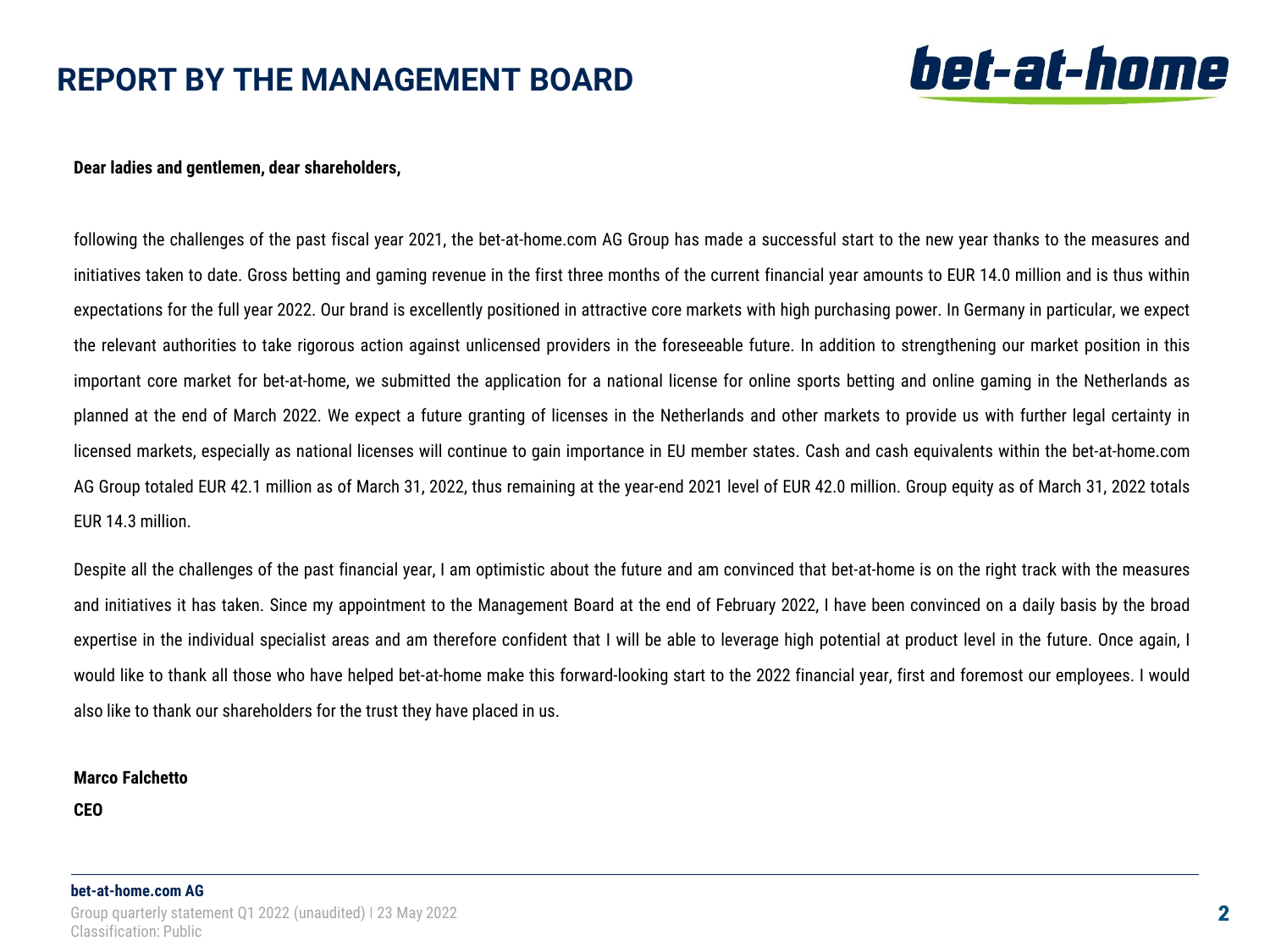

### **Segment reporting**

| 01/01-31/03/2022   in EUR 1,000         | <b>Online sports betting</b> | Online gaming* | Total    |
|-----------------------------------------|------------------------------|----------------|----------|
| <b>Betting and gaming volume</b>        | 104,272                      | 22,088         | 126,360  |
| Paid out winnings                       | $-91,617$                    | $-20,731$      | -112,348 |
| <b>Gross betting and gaming revenue</b> | 12,655                       | 1,357          | 14,012   |
| Betting fees and gambling levies        | $-2,995$                     | 0              | $-2,995$ |
| VAT on electronic services              | -43                          | -1             | -44      |
| Net betting and gaming revenue          | 9,617                        | 1,356          | 10.973   |

\* includes casino, live casino, vegas games and virtual sports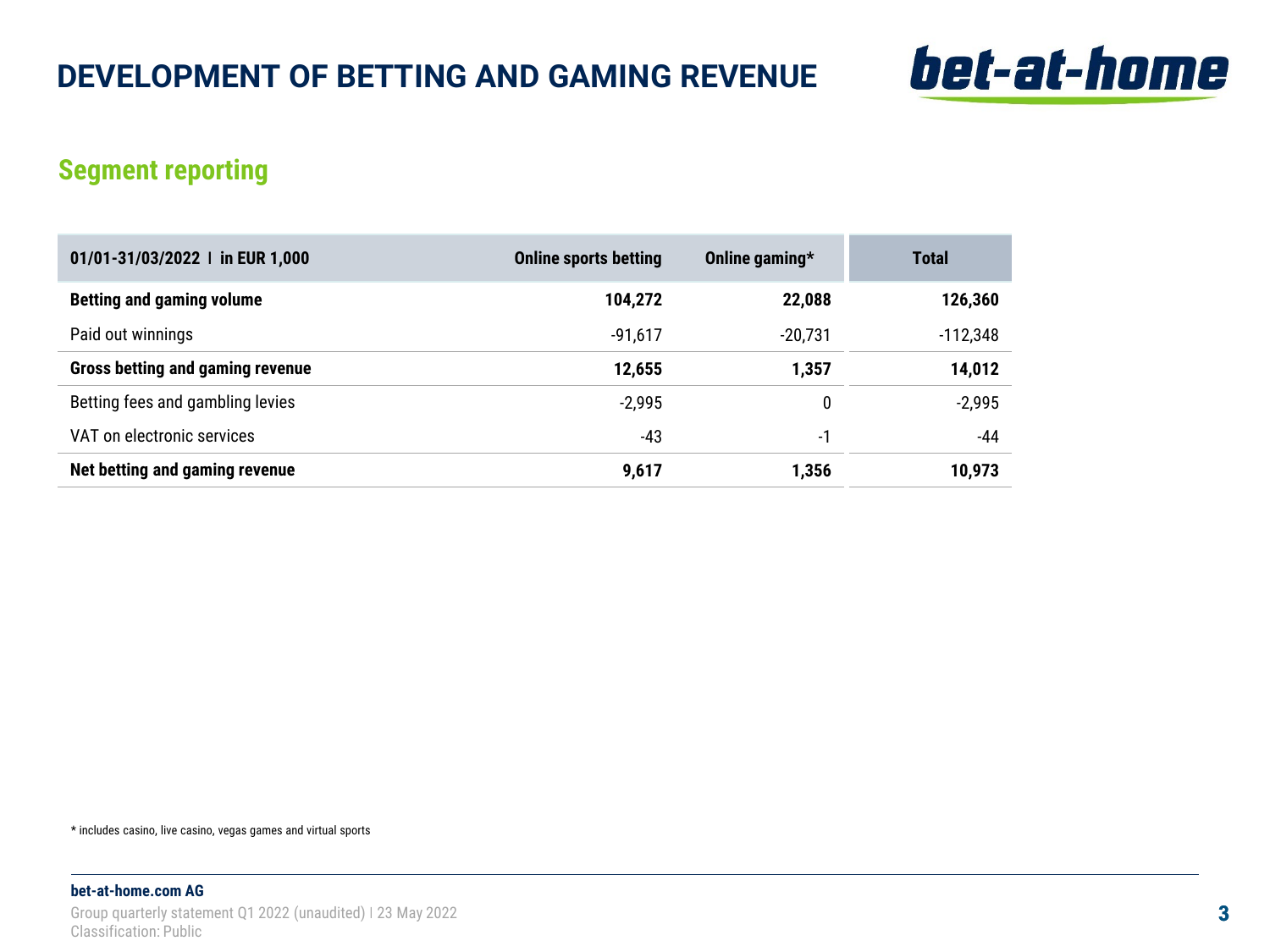# **CONSOLIDATED STATEMENT OF INCOME**

| Income Statement (in EUR 1,000)           | $01/01/-$<br>31/03/2022 |
|-------------------------------------------|-------------------------|
| <b>Gross betting and gaming revenue</b>   | 14,012                  |
| Betting fees and gaming levies            | $-2,995$                |
| Value-added tax (VAT)                     | $-44$                   |
| Net betting and gaming revenue            | 10,973                  |
| Other income                              | 678                     |
| Personnel expenses                        | $-4,417$                |
| <b>Advertising expenses</b>               | $-3,503$                |
| Other operating expenses                  | $-5,142$                |
| EBITDA                                    | $-1,411$                |
| Amortisation/Depreciation                 | $-576$                  |
| EBIT                                      | $-1,988$                |
| Financial result                          | $-35$                   |
| EBT                                       | $-2,023$                |
| Taxes on income and earnings              | $-702$                  |
| <b>Consolidated profit for the period</b> | $-2,725$                |

- **Personnel expenses decreased by EUR 0.6 million year-on-year** to EUR 4.4 million in the first quarter of 2022 due to the headcount reduction announced in December.
- At EUR 3.5 million, marketing expenses in the first quarter of 2022 were lower than in the same period of the previous year. The marketing focus in the current financial year will be on the advertising measures surrounding the Football World Cup in Qatar in the fourth quarter of 2022. Other operating expenses in the first quarter of 2022 amount to EUR 5.1 million.
- EBITDA in the first quarter of 2022 was EUR -1.4 million.

#### **bet-at-home.com AG**

Group quarterly statement Q1 2022 (unaudited) ǀ 23 May 2022 Classification: Public

# bet-at-home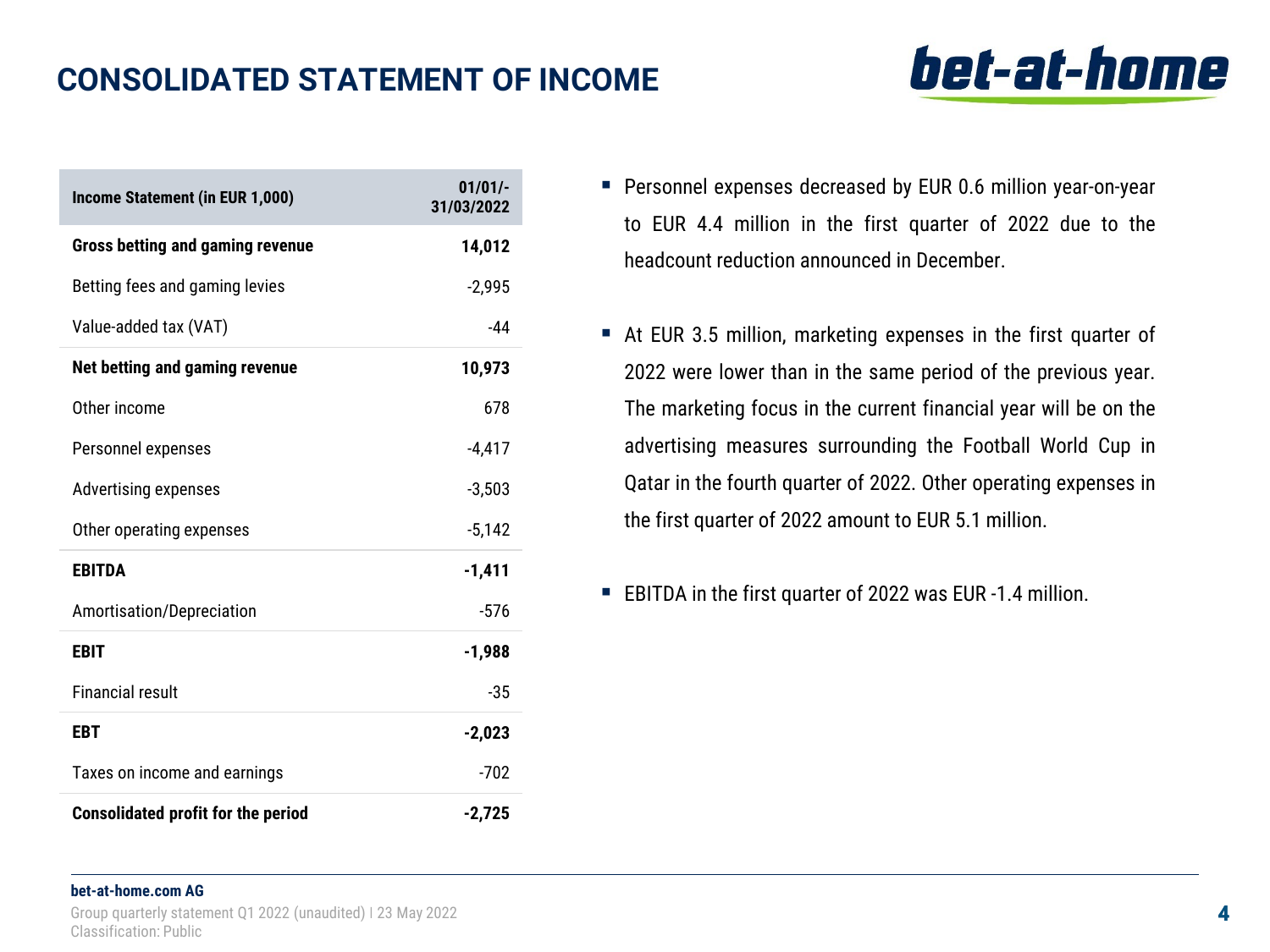# **STABLE ASSET AND CAPITAL STRUCTURE**

# bet-at-home

## **Development of cash & cash equivalents and group equity**



| Group equity as at $31/03/2022$ totals EUR 14.3 million $(31/12/2021)$ : |
|--------------------------------------------------------------------------|
| EUR 17.0 million).                                                       |

■ Cash and cash equivalents within the bet-at-home.com AG Group totaled EUR 42.1 million as of March 31, 2022 (December 31, 2021: EUR 42.0 million).

| in EUR 1,000               | 31/12/2021 | 31/03/2022 |
|----------------------------|------------|------------|
| Share capital              | 7,018      | 7,018      |
| Capital reserves           | 7,366      | 7,366      |
| Total comprehensive income | 2,658      | -67        |
| <b>Group equity</b>        | 17,042     | 14,317     |

#### **bet-at-home.com AG**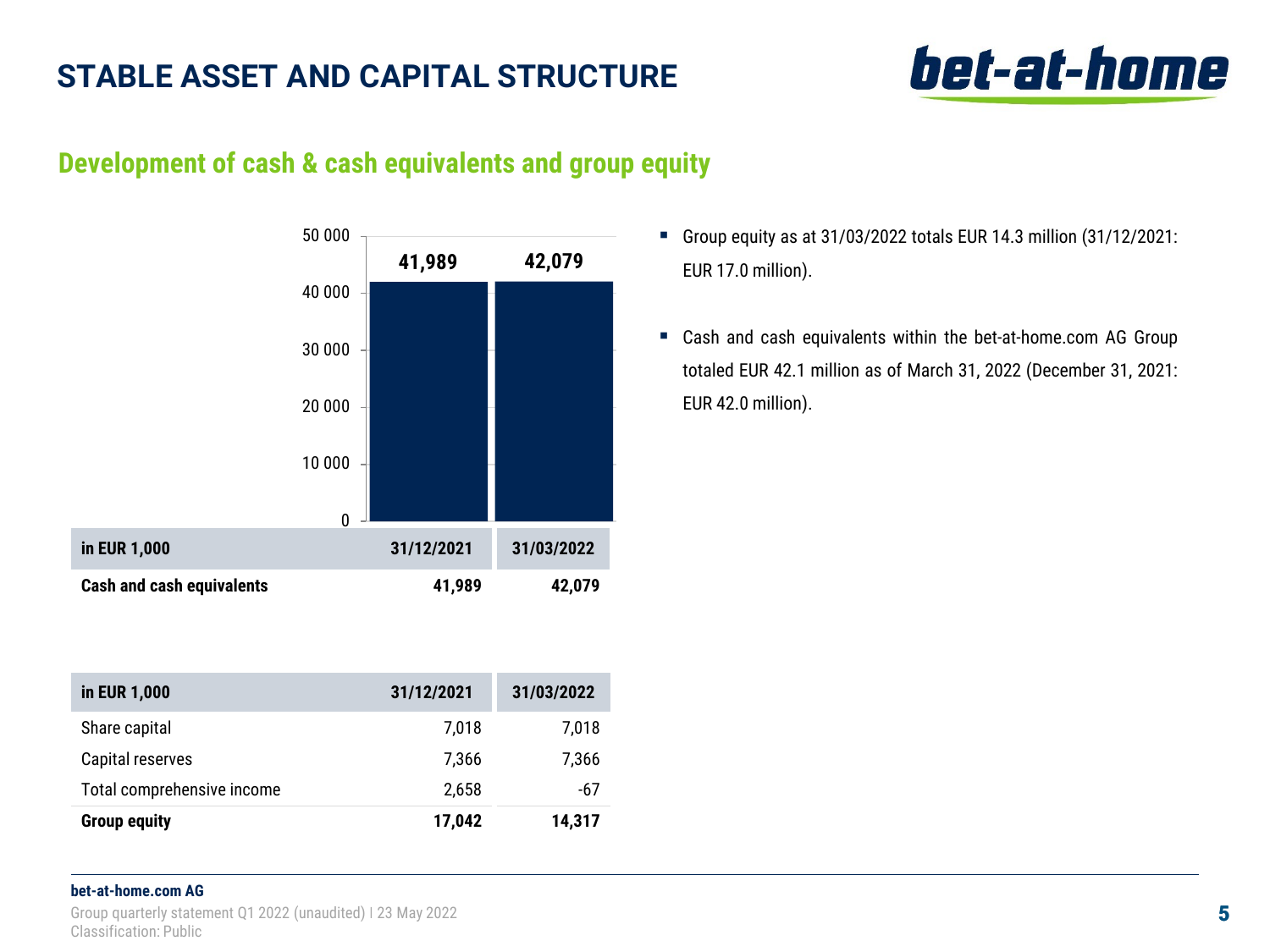# **THE SHARE**



## **Performance compared to the DAX and SDAX**



#### **CHARACTERISTICS**

| ISIN             | DE000A0DNAY5     |
|------------------|------------------|
| Stock exchange   | <b>Frankfurt</b> |
| Market segment   | Prime Standard   |
| Number of shares | 7,018,000        |

#### **FUNDAMENTALS 31/03/2022**

| Market capitalisation   | EUR 109.8 million |
|-------------------------|-------------------|
| Cash & cash equivalents | EUR 42.1 million  |
| Enterprise Value*       | EUR 67.7 million  |

\*) Enterprise Value = market capitalisation – cash & cash equivalents

#### **SHAREHOLDER STRUCTURE**

| <b>Betclic Everest SAS</b> | 53.90% |
|----------------------------|--------|
| Freefloat                  | 45.10% |
| Management                 | 1.00%  |

#### **bet-at-home.com AG**

Group quarterly statement Q1 2022 (unaudited) ǀ 23 May 2022 Classification: Public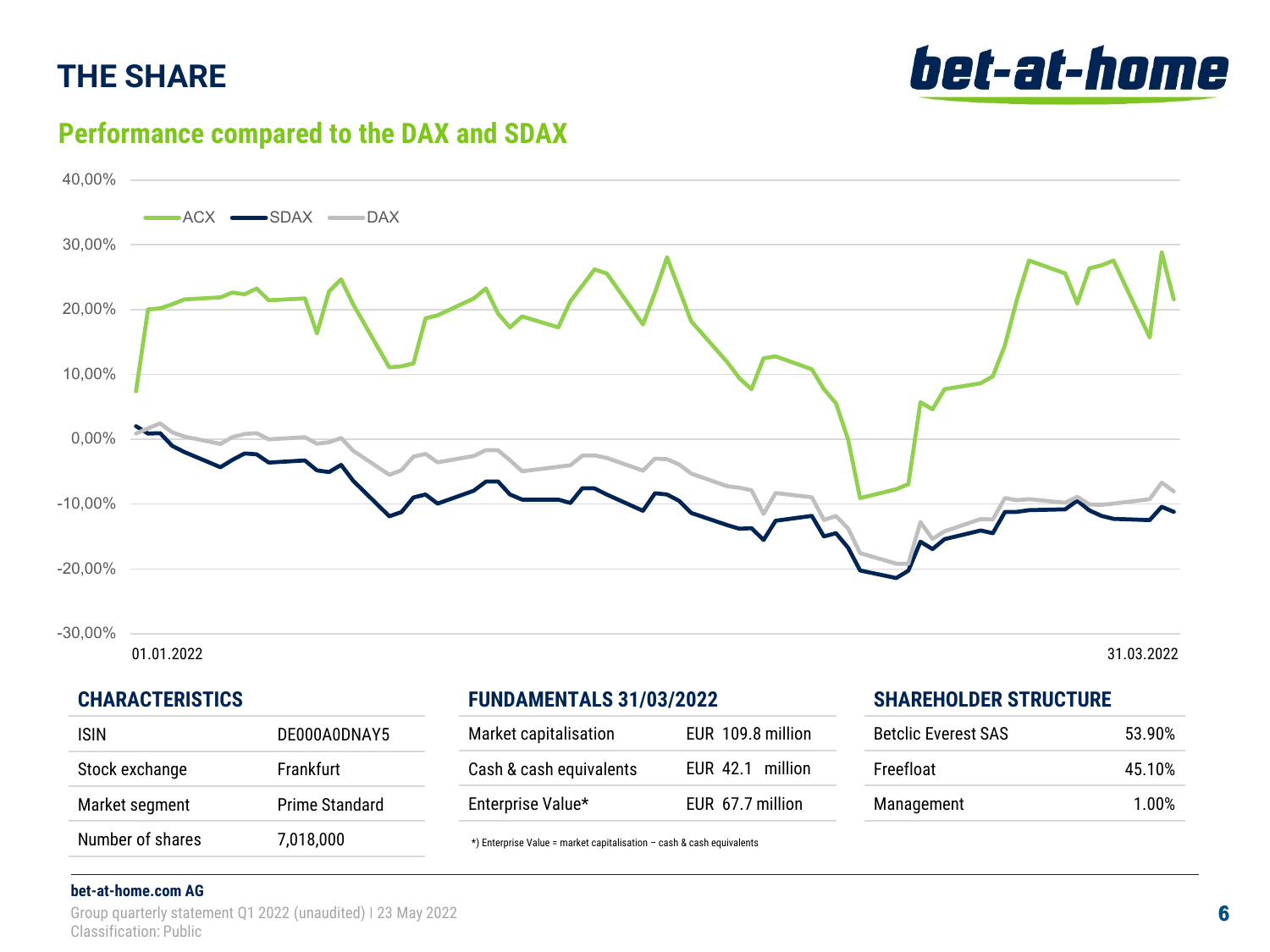



### **Guidance Financial Year 2022**

The Management Board continues to expect the bet-at-home.com AG Group to generate **gross betting and gaming revenue of between EUR 50 million and EUR 60** million in the 2022 financial year. For the financial year 2022, the bet-at-home.com AG Group continues to expect **EBITDA to break even at between EUR -2 million and EUR 2 million**.

Any deconsolidation effects of the Maltese bet-at-home.com Entertainment Ltd. have not yet been considered.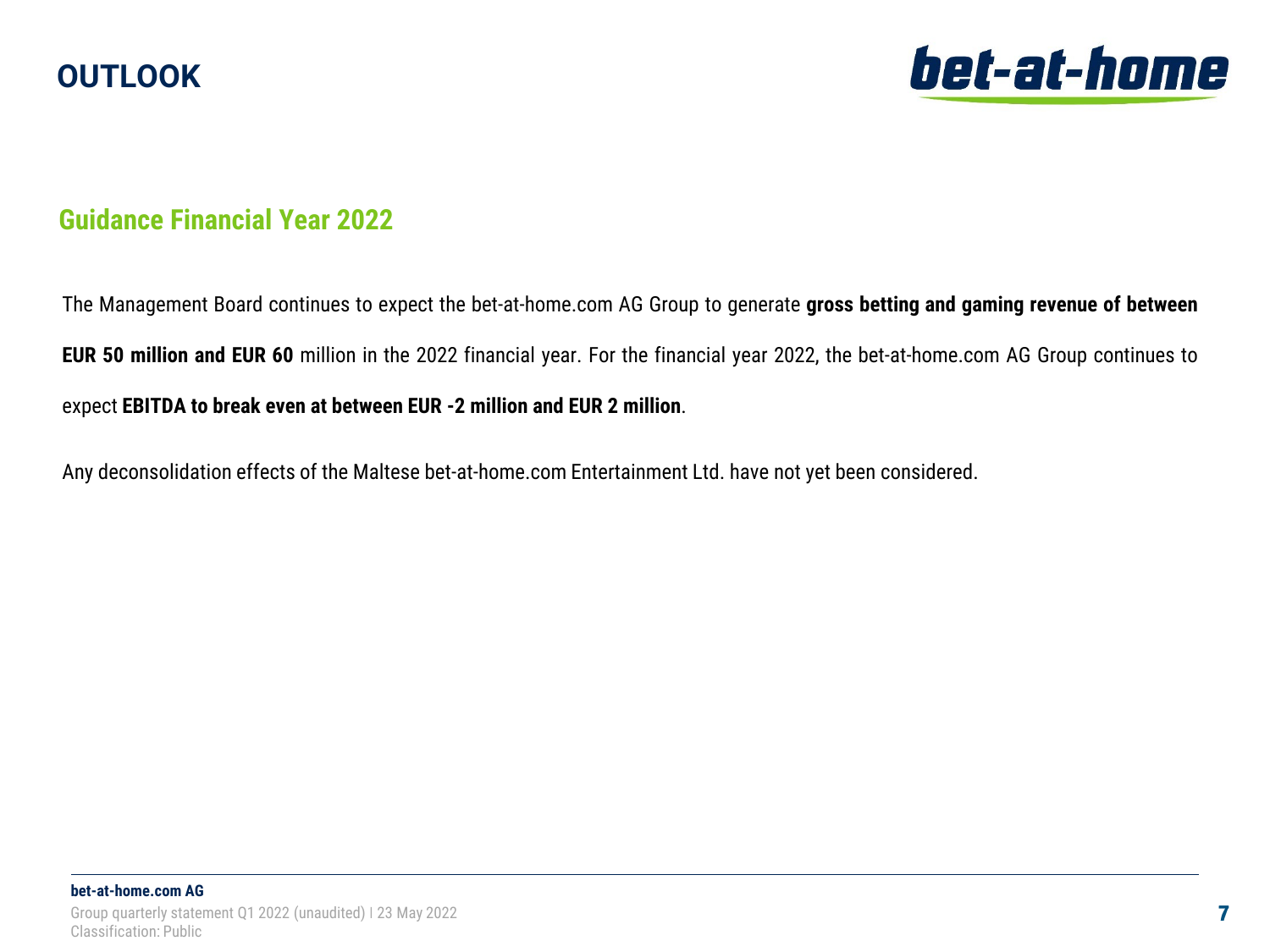## **INVESTOR RELATIONS**



### **Investor Relations Hotline**

+49 211 545 598 77

ir@bet-at-home.com

www.bet-at-home.ag

| <b>FINANCIAL CALENDAR 2022</b> |                                    |
|--------------------------------|------------------------------------|
| 04/04/2022                     | <b>Annual Report 2021</b>          |
| 17/05/2022                     | <b>Annual General Meeting 2022</b> |
| 23/05/2022                     | Quarterly Statement Q1 2022        |
| 22/08/2022                     | Interim Report January-June 2022   |
| 26/09/2022                     | Interim Financial Report 2022      |
| 21/11/2022                     | Quarterly Statement Q1-Q3 2022     |